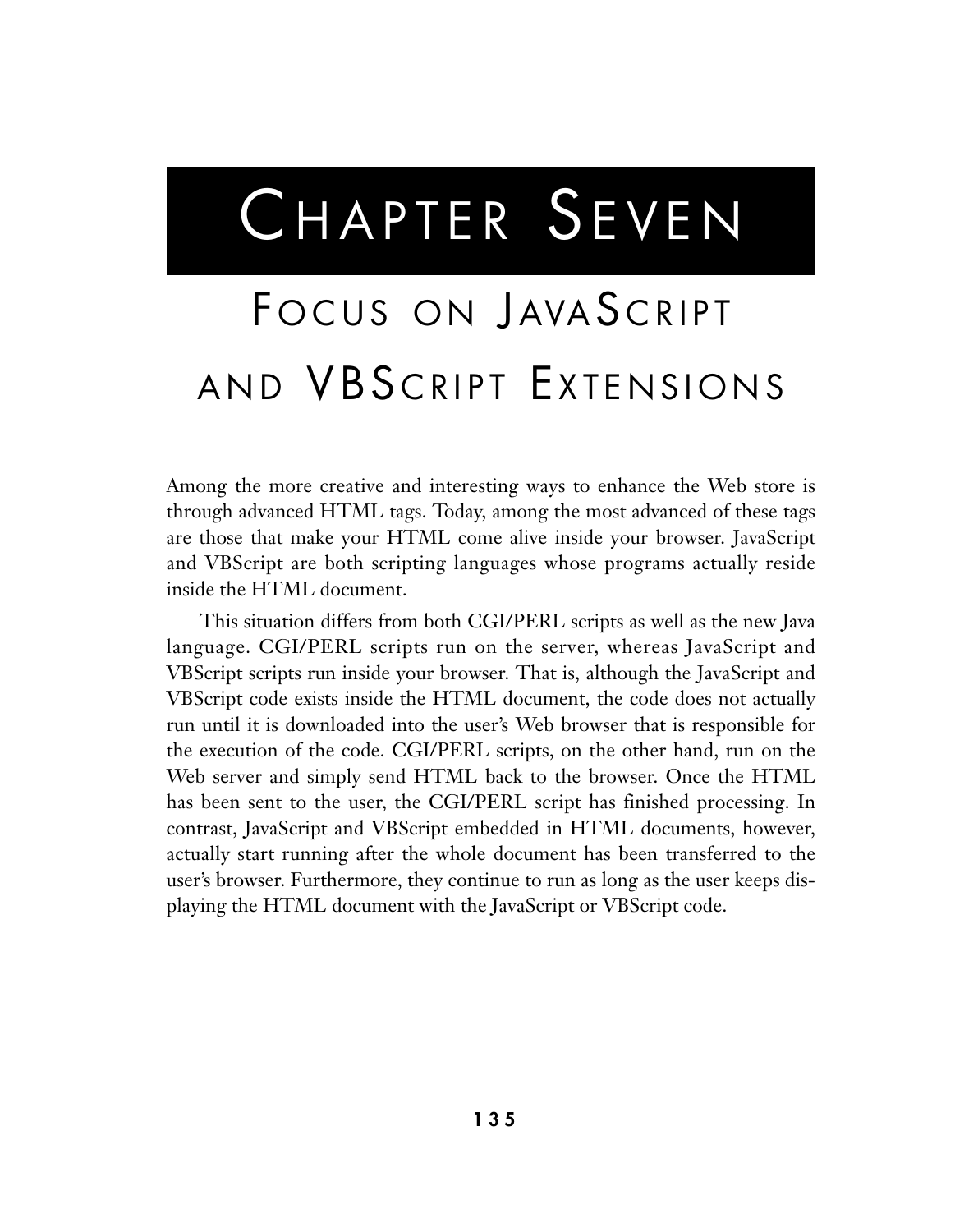Although they run in the browser, Java applets are actually individual programs that are downloaded with the HTML document but are nonetheless separate compiled entities apart from the HTML document. JavaScript and VBScript, on the other hand, are extensions of the HTML document itself. They are compiled on the user's browser. Java applets are precompiled before they are even downloaded to the user's browser.

Because the Web store is so flexible in allowing you to change the HTML look and feel of the store, you can change the HTML in many different ways. A natural extension is that you can add JavaScript and VBScript enhancements to your store by adding the appropriate code to the HTML output of the Web store. The majority of the enhancements used to spice up an online store usually involve graphical tricks with a scripting language. For example, a programmer might make a frames menu that makes the menu item images change color and shape as the user's pointer moves over them. You can see such an enhancement at: http://www.americal.com/.

In this chapter, the use of JavaScript and VBScript are illustrated to demonstrate more practical ways to enhance your store besides simple cosmetic changes. As a demonstration, we will add a utility that allows customers to automatically calculate in real time the potential cost of adding items to their carts, including the calculation of option costs. For the sake of completeness, both JavaScript and VBScript versions of this calculation are presented here with comments detailing how they were programmed. Figure 7.1 shows an example of a screen where this calculation would be performed. Notice, at the bottom of the cart screen, there is now a new button to calculate the subtotal for what the user enters, as well as a text box in which that subtotal is displayed.

## **How to Use JavaScript and VBScript**

Using JavaScript and VBScript is not that difficult. There are two key points to remember. First, you can create subroutines to perform various operations on the HTML form. Second, these subroutines must be triggered somehow. These triggers are generally termed *events*. It is beyond the scope of this book to go into the details of how to make your own programs in the various scripting languages. However, the paragraphs below should give you enough background to follow along with the discussion. If you want a more detailed discussion of JavaScript or VBScript, there are many books available.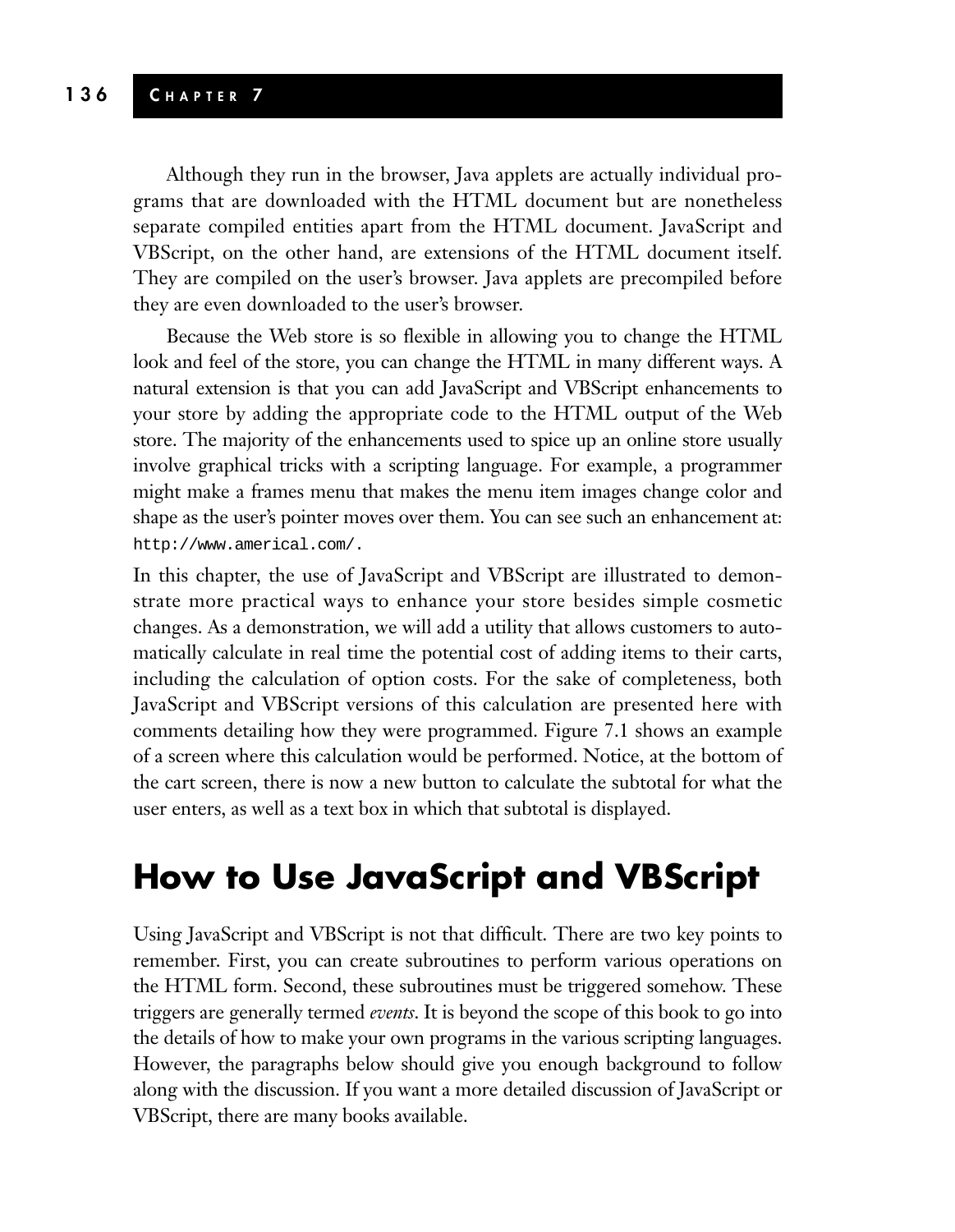| $\Box$ DIX<br>A Nebroape - Elekono Sof's Memo Marij<br>File Edit View Go Bookmarks Options Birectory Window Help<br>$Q =  E $ $ E  =  E $<br>$\frac{1}{2}$<br>Easter Pritz //www.sountonain.com/cgi-bin/Vileb_stoss/web_store.cgi |           |                                                                  |                                                                                                                                                                                                                                                                                                                                       |
|-----------------------------------------------------------------------------------------------------------------------------------------------------------------------------------------------------------------------------------|-----------|------------------------------------------------------------------|---------------------------------------------------------------------------------------------------------------------------------------------------------------------------------------------------------------------------------------------------------------------------------------------------------------------------------------|
|                                                                                                                                                                                                                                   | Quantity  | Image (II)<br>spproprints)                                       | Description                                                                                                                                                                                                                                                                                                                           |
| Meza Mart<br>Home<br>Lettern<br>Napibers                                                                                                                                                                                          |           | none arrabible                                                   | "Feel free to cite, sample, steal, sell, reference,<br>borrow, or plagistize anything that I have created,<br>thought, or said. Information wants to be free and<br>intellectual property is both anachronistic and<br>wrong!" This meme costs \$15.98 to buy the sights to<br>reuse.                                                 |
| Wordz<br>Menes<br>View Cart                                                                                                                                                                                                       |           | none available                                                   | "Governments of the Industrial World, you weary<br>giants of fiesh and steel, I come from Cyberspace,<br>the new home of Mind. On behalf of the future, I ask:<br>you of the part to leave us alone. You are not<br>welcome among us. " You have no rovereignty<br>where we gather. \$20.00 for each usage.                           |
| Change<br>Quarity<br>Form<br>Delete<br>Ism Form                                                                                                                                                                                   | $\vert$ 4 | none available.                                                  | "The median, or process, of our time--electronic<br>technology--is restaping and restructuring patterns<br>of social interdependence and every aspect of<br>personal life. It is forcing us to seconsider and<br>reevaluate practically every thought, every action,<br>and every institution formerly taken for granted."<br>\$15.98 |
| Order<br>Form                                                                                                                                                                                                                     |           | Calculated Subtotal for This Page: 83.92<br>Add Items to my Cert | Calculate<br>View/Modify Cort<br>Checkout Stand                                                                                                                                                                                                                                                                                       |

**Figure 7.1** Example of JavaScript subtotal calculation screen.

#### **Events**

An *event* is simply something that happens on the form or a particular object on the form. For example, a common event that many people code for is the "clicked" event on a button. Whenever a button is clicked, the clicked event fires and the subroutine that is linked to that event performs its duty. There are many other events such as the act of the form loading and unloading, the act of form submission, the act of moving the mouse on top of a control, and more.

In the scripts below, we create a button called *subtotal* and a text box called *subtotal* that is initially empty. There is no magic to this. These creations consist of straight HTML form tags. The magic occurs in the button tags where we explicitly state that when the button is clicked, it will call our JavaScript or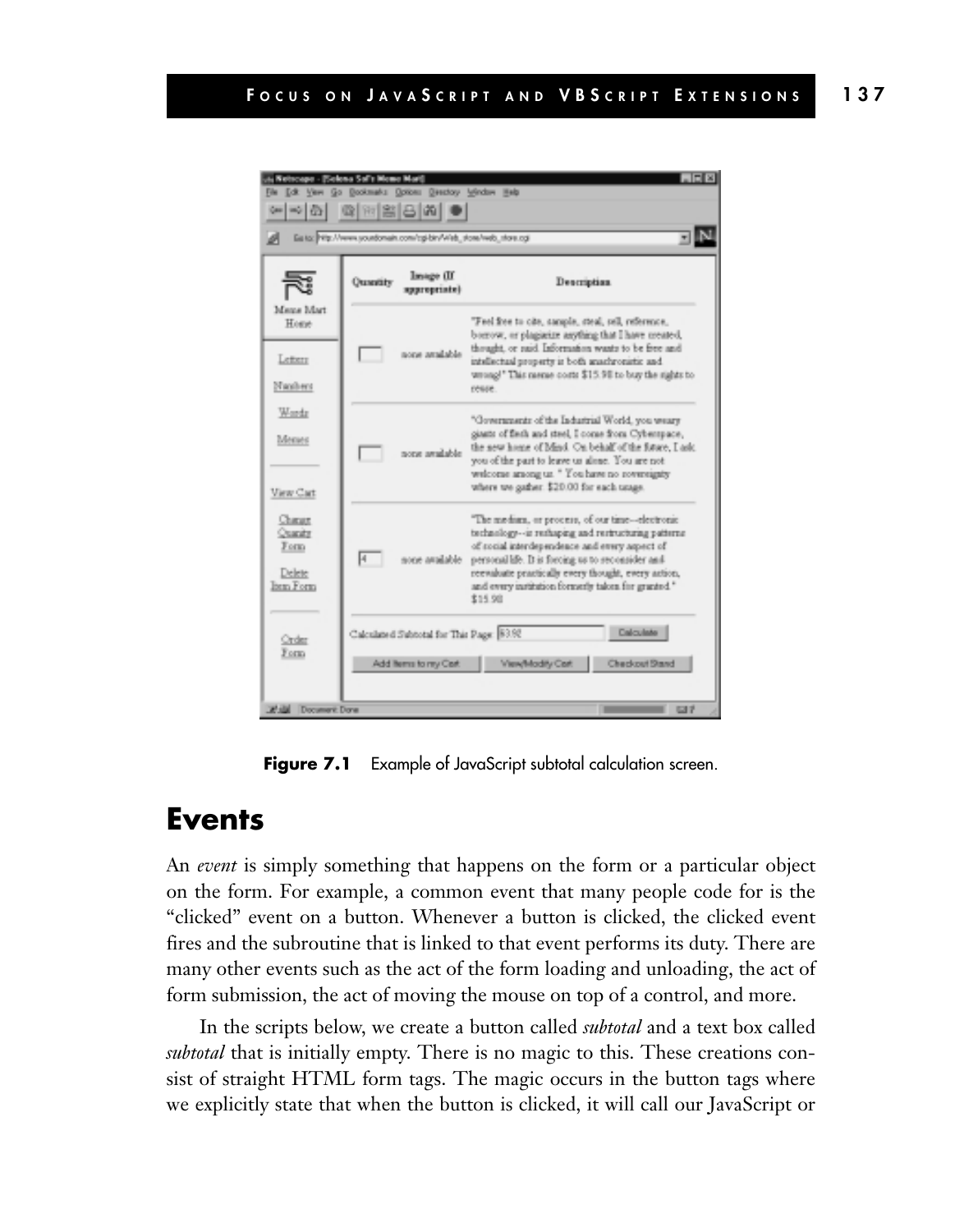VBScript subroutine. This HTML code will be presented below inside the **\$sc\_product\_display\_footer** in the setup file. Recall from Chapter 2 that **\$sc\_product\_display\_footer** allows us to specify how the database search results footer is displayed to the user. In this case, we simply add some extra HTML information to allow the user to calculate subtotals on the fly before actually submitting the form itself.

### **Subroutines**

The second part of the JavaScript/VBScript extension is that we need to code the subroutine that will handle each event. We could code the subroutine directly in the footer as well, but typically it is considered better style to program the subroutines in the top part of an HTML document. This is a design decision that is generally made so that if the user hits the **Cancel** button on the HTML form so that it never entirely finishes downloading, then at least the subroutine will be completely downloaded before the button is displayed that would normally trigger that subroutine. It would not make sense for us to have the button definition appear before the subroutine definition and risk the user being able to cancel the HTML form download before the subroutine was complete. Thus, we define the JavaScript and VBScript routines inside the **\$sc\_product\_display\_header** of the setup file.

It is important to note that the sample code for the JavaScript and VBScript versions of the setup file are contained in the files **web\_store.setup.frames.javascript** and **web\_store.setup.frames.vbscript,** respectively.

## **JavaScript Changes to the Setup File**

The core of the JavaScript changes are in the **\$sc\_product\_display\_header** setup variable. This contains the calculateSubtotal JavaScript subroutine definition. The product display header is not double-quote delimited. Instead, **qq~** is used below to change the quote-delimiter to the tilde (**~**) symbol. The first line of the script is:

```
<SCRIPT LANGUAGE="JavaScript">
```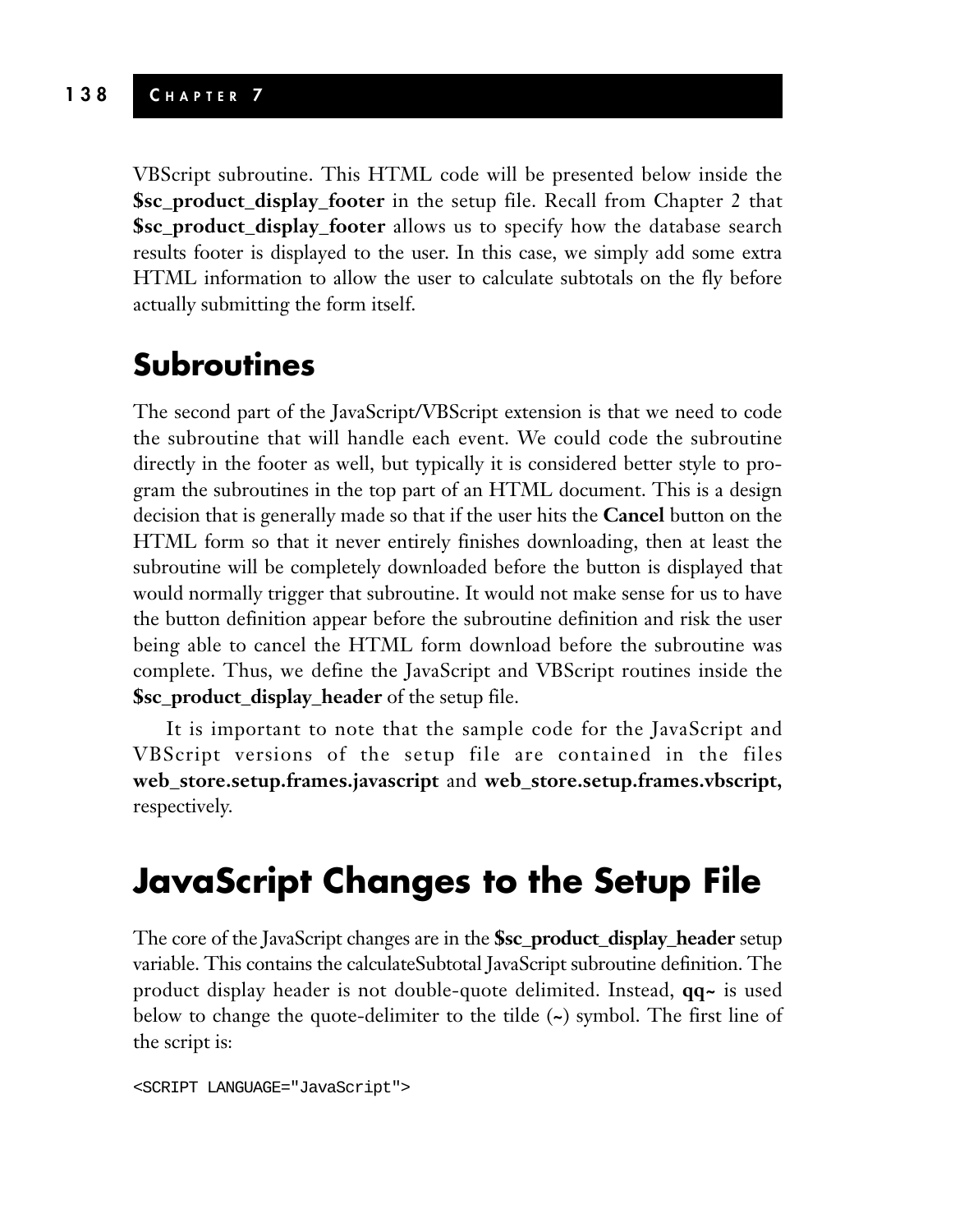This starts off the tag that lets the browser know to start interpreting the rest of what it reads as JavaScript until it reaches the script closure tag (</SCRIPT>).



Remember that although the routines are written as VBScript or JavaScript, the actual definition of the setup variables is Perl. Thus, the Perl constructs **qq~** and **qq!** are used to redefine the quote delimiters for the variable definitions in the **web\_store.setup.frames.javascript** and **web\_store.setup .frames.vbscript** files.



Between the <SCRIPT> and </SCRIPT> tags are **<!--** and **-->** HTML comment tags. This is a standard JavaScript/VBScript practice. All JavaScript/VBScript code is typically placed between HTML comment tags just in case a browser that does not know how to interpret the <SCRIPT> tags is encountered.

```
$sc_product_display_header = qq~
<SCRIPT LANGUAGE="JavaScript">
1 -
```
The **calculateSubtotal** subroutine is defined as a function and the variables **subtotal**, **price**, and **quantity** are initialized to **0**.:

```
function calculateSubtotal() {
 subtotal = 0;
 price = 0;quantity = 0;
```
The entire routine is designed to check all the <INPUT> tags on the form and see if any of the quantity-related text fields have been filled in by the customer. If they have, then the routine checks the price of the item and the value that the user typed in and then multiplies the two together. In addition, the optionrelated <INPUT> tags are parsed to see if the user has selected any options which affect the price.

In JavaScript, the <INPUT>, <SELECT>, and other elements of a form comprise an array of elements inside of the form object. Specifically, the routine checks through all the elements in the first form (form[0]) of the current HTML document. The length property of an array gives you the number of elements in the array.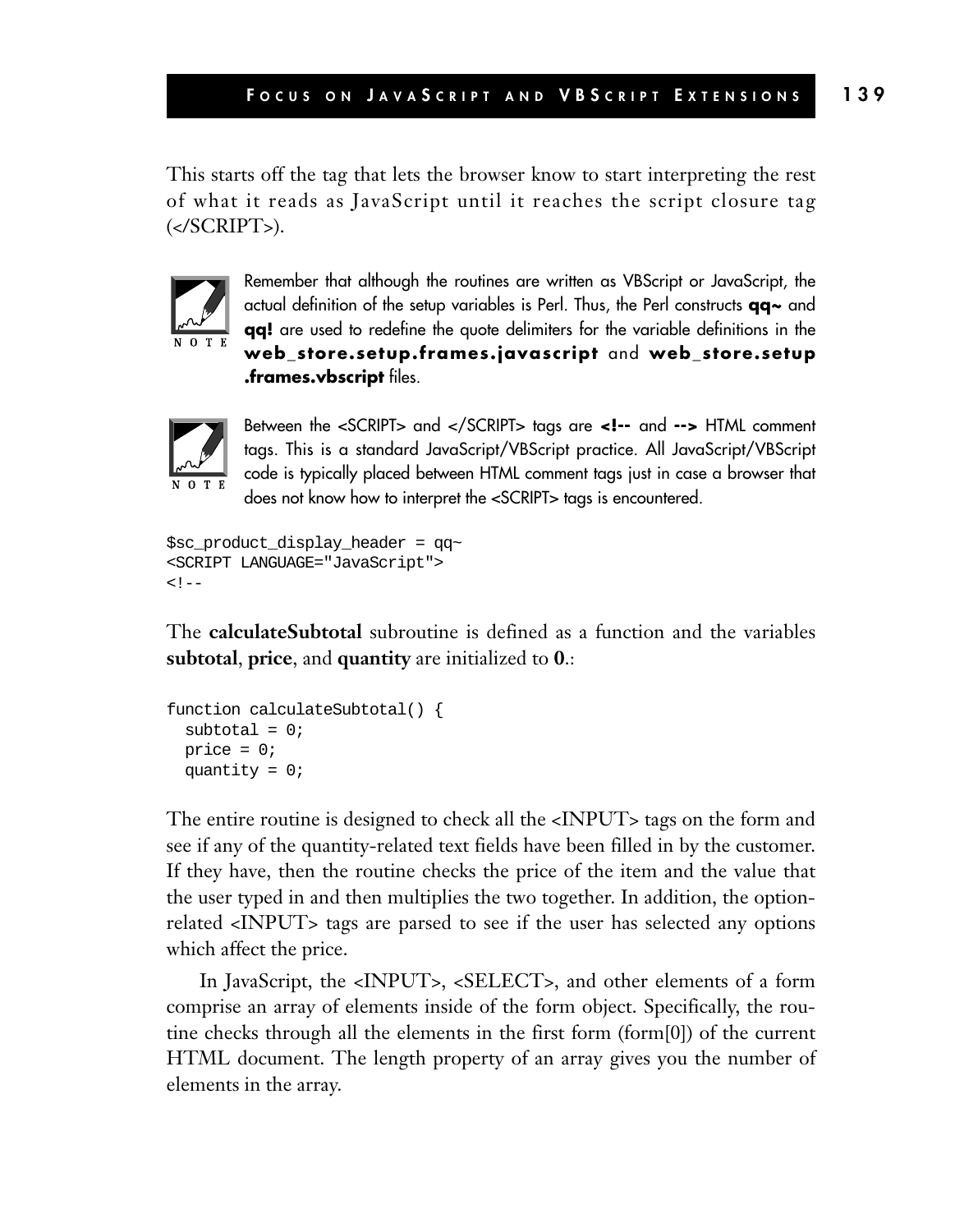

In JavaScript, arrays are referenced starting at zero just as in Perl. This is why the for loop is going to go through elements numbered 0 through the size of the array minus 1.

```
for (i=0:i < document.forms[0].elements.length : i++) {
```
If the form element starts with **item-** and the value is greater than 0, then the form field is a quantity field and the user has entered something into it. Since the **item-** is followed by a pipe-delimited list of information about the item, the routine parses it in order to get the price of the item so that the price can be multiplied by the quantity to get the subtotal for that line item.



In order for this routine to work, the price must be the third element in the **item**definition. This is defined by the setup file variable **@sc\_db\_index\_for\_defining\_item\_id**. In addition, the itemid must be the first element of the **item-** item definition. This **itemid** will be used further below to figure out the option costs.

```
if ((document.forms[0].elements[i].name.substring(0,5)
== "item-") &&
   (document.forms[0].elements[i].value > 0)) {
     quantity = document.forms[0].elements[i].value;
      itemname = document.forms[0].elements[i].name;
     itemid =
itemname.substring(5,itemname.indexOf("|"));
      itemname =
itemname.substring(itemname.indexOf("|")+1);
     itemname =
itemname.substring(itemname.indexOf("|")+1);
price =
     itemname.substring(0,itemname.indexOf("|"));
```


**substring** and **indexOf** are JavaScript subroutines that allow us to parse strings. The **indexOf** subroutine returns the location in a string where a particular character occurs. In the code above, the character that is being searched for is a pipe (|). The **substring** subroutine takes a string, a starting value, and an optional length and returns just that substring. For example, the substring with a starting value of 2 and a length of 3 for the word *hello* would be *ell*.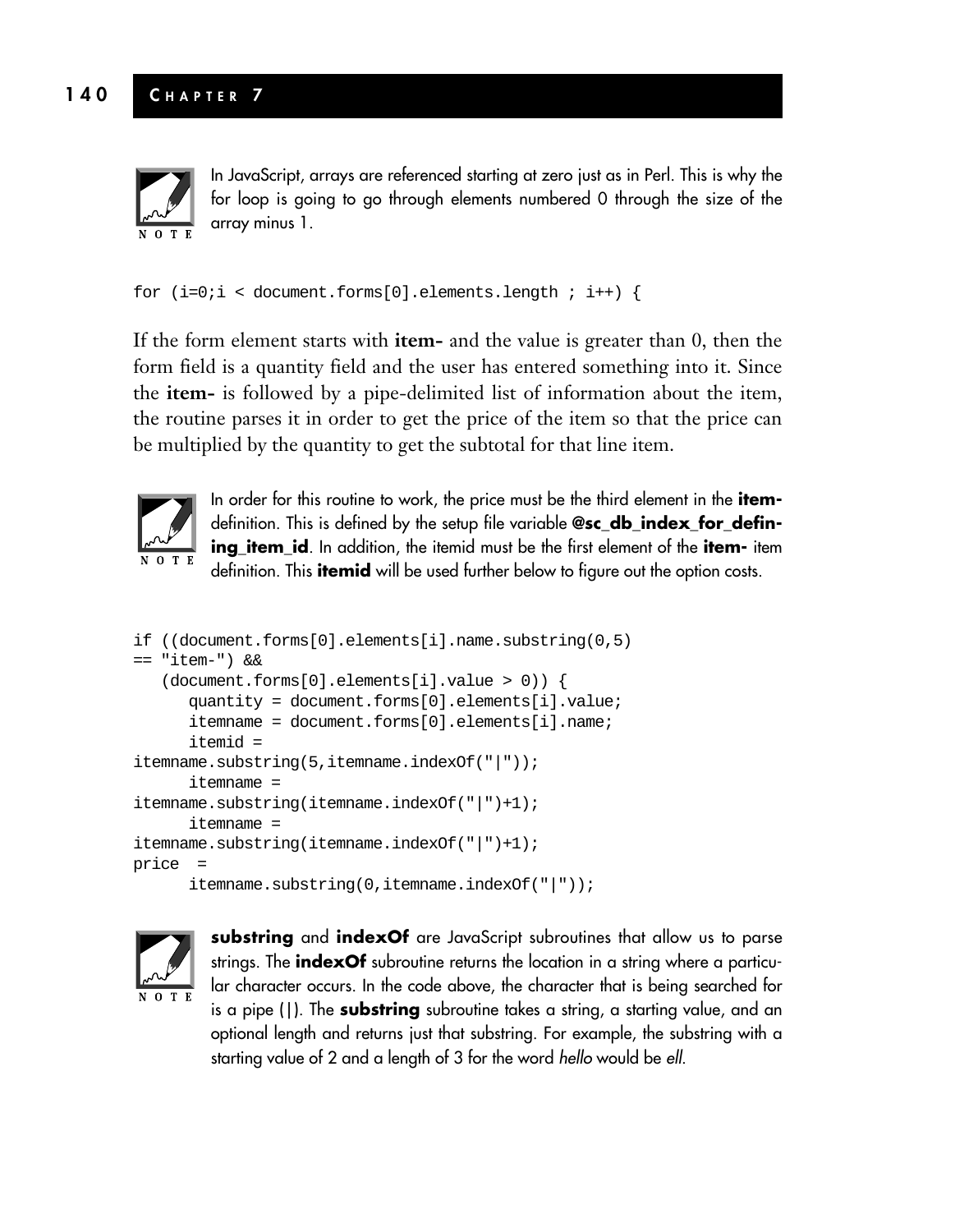Now that the script has an item i.d., it must parse through all the elements of the form in order to look for option tags related to that item. If a tag whose name begins with "option" is found, then the **optionid** is stripped out of the definition and compared with the **itemid**.

Recall that an option tag basically has a name that begins with the word *option* and is followed by a pipe, the number of the option, another pipe, and then the item i.d. that the option refers to. The value of the option tag is the name of the option followed by a pipe and then the price of that option value:

```
for(j=0;j<document.forms[0].elements.length;j++){
        optionname =
document.forms[0].elements[j].name;
        if (optionname.substring(0,6) == "option") {
          optionid = optionname.substring(
                          optionname.indexOf("|")+1);
optionid = optionid.substring(
          optionid.indexOf("|")+1);
```
If they match, the routine knows that it has found an option for the current item that is being examined:

```
if (optionid == itemid) {
```
First, the routine takes a look at the value of the option. If the option has a value, then the routine determines whether it is looking at a radio button or a checkbox. If the option has no direct value, then the routine make the determination that it is looking at an element formed from a <SELECT> tag. In the case of the select tag, the routine has to look up the index of the selected element in order to determine the cost. In the case of the radio button or checkbox, the routine can simply parse the rest of the option to get the price of the option and the value of whether the option is "on" or not:

```
optionvalue =
document.forms[0].elements[j].value;
            // If there is no direct value, we are
  // looking at a <SELECT> tag
            optionprice = "0.00";
            if (optionvalue.indexOf("|") < 1) {
              index = document.forms[0].elements[j].
selectedIndex;
              optionvalue =
```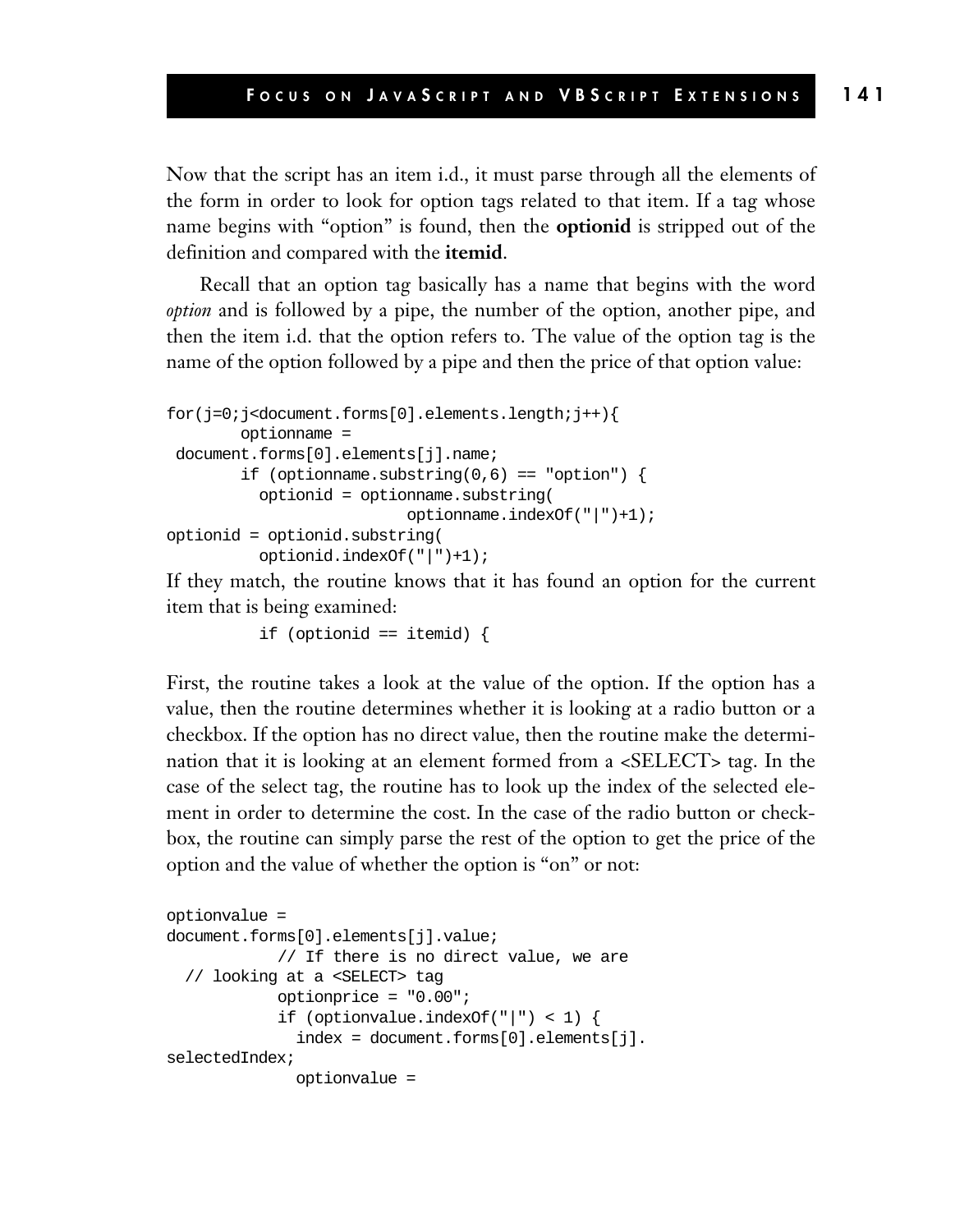```
document.forms[0].elements[j].
options[index].value;
              optionprice =
optionvalue.substring(optionvalue.
indexOf('|") + 1);} else { // It is a radio button
              if (document.forms[0].elements[j].checked== true) {
                optionprice =
                  optionvalue.substring(optionvalue.indexOf("|")+1);
}
            }
```
Now that the price of the option has been gathered, it is added to the current **price** variable to get the total price of the item that the user is purchasing. The **parseFloat** function is used to convert the **price** and **optionprice** strings to floating point variables for the purposes of numeric addition.



In JavaScript, variables are polymorphic. They can be both strings and numbers. However, if they are strings, they need to be coerced back into numbers through the roundabout way of calling the **parseFloat** function before adding them together. Otherwise, they would append to one another like two strings.

```
price = "" + (parseFloat(price) +
parseFloat(optionprice));
          }
        }
      }
```
The subtotal is calculated by multiplying the final price with options by the quantity and then adding it to the running subtotal:

```
subtotal += quantity * price;
  }
}
```
The script converts the subtotal to a string so that it can be reformatted and displayed in a format suitable for money. This means that if it has no decimal point, then **.00** is added to the end of it. If the number has too many decimal places, then they are stripped out so until there is only two left. If there is only one decimal place, then a **0** is added to the end of the string. The following code takes care of this conversion.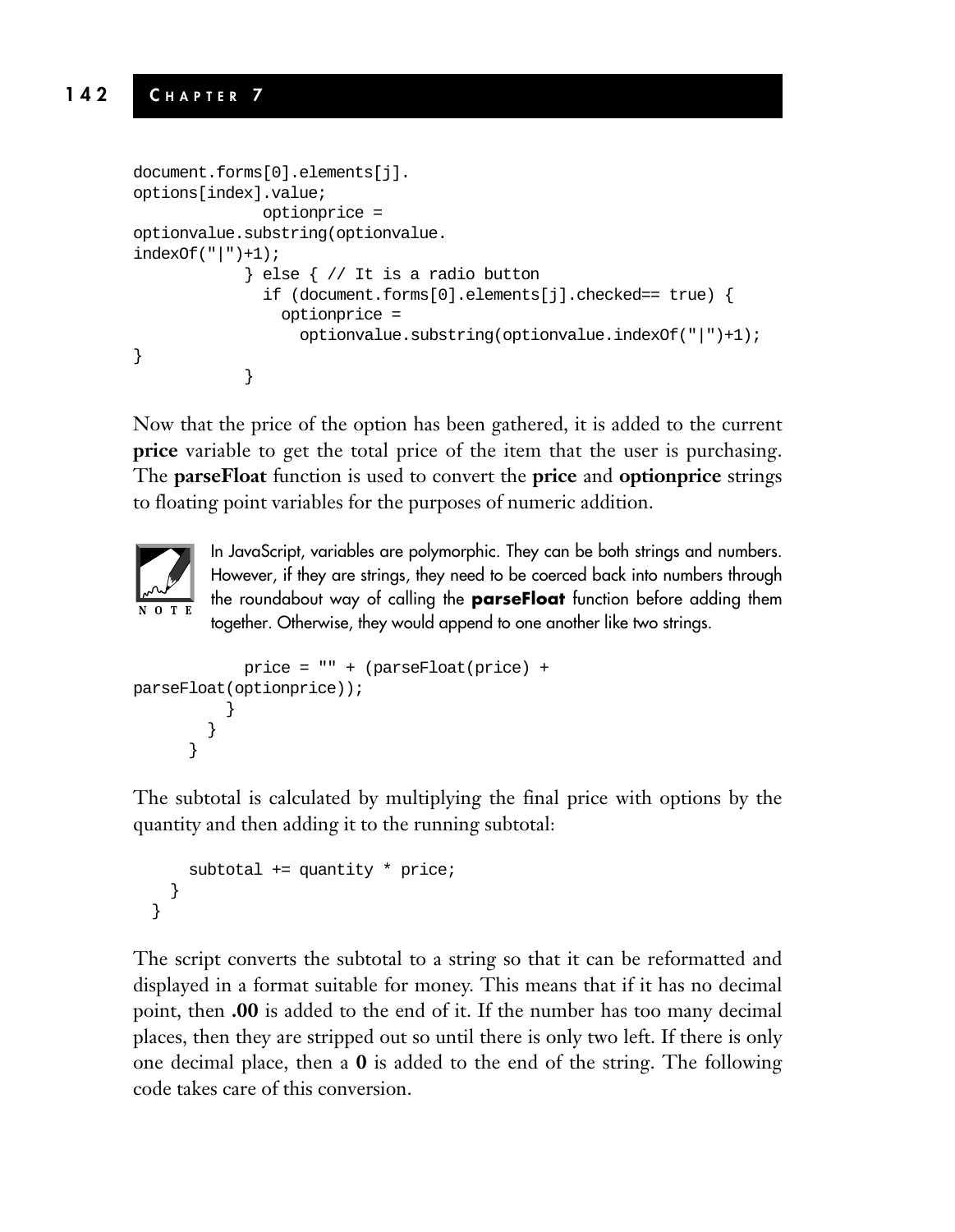

No rounding is performed in the routine below. Since quantities have to be whole numbers, there will never be more than two decimal places in a resulting price. This differs from calculations done on an order form such as sales tax. Sales tax generally consists of adding a fraction of the subtotal back to itself. This fraction might need rounding. However, on the catalog pages, none of the prices should have more than two decimal places. Multiplying a whole number times a number that has fewer than three decimal places will always result in a number that has at most two decimal places. Thus, no rounding needs to be done.

```
subtotaltext = subtotal + "";decimalstart = subtotaltext.indexOf(".");
  if (decimalstart > 0) {
    subtotaltext =
subtotaltext.substring(0,decimalstart+3);
  }
  if (decimalstart < 1) {
subtotaltext = subtotaltext + ".00";
  }
  if(subtotaltext.substring(decimalstart+1).length <2){
    subtotaltext = subtotaltext + "0";
  }
```
The last thing the subroutine does is assign the subtotal to the form element **subtotal** on the form so that the value will appear in this subtotal text box. Then, the function ends and the </SCRIPT> closure tag ends the JavaScript section. The rest of the code is straight HTML code for the table header that defines the look of the product display header:

```
document.forms[0].subtotal.value = subtotaltext;
}
// -></SCRIPT>
  <TABLE BORDER = "0">
  <TR>
  <TH>Quantity</TH>
  <TH>%s</TH>
  <TH>%s</TH>
  </TR><TR>
  <TD COLSPAN = "3"><HR></TD>
\langleTR>\sim;
```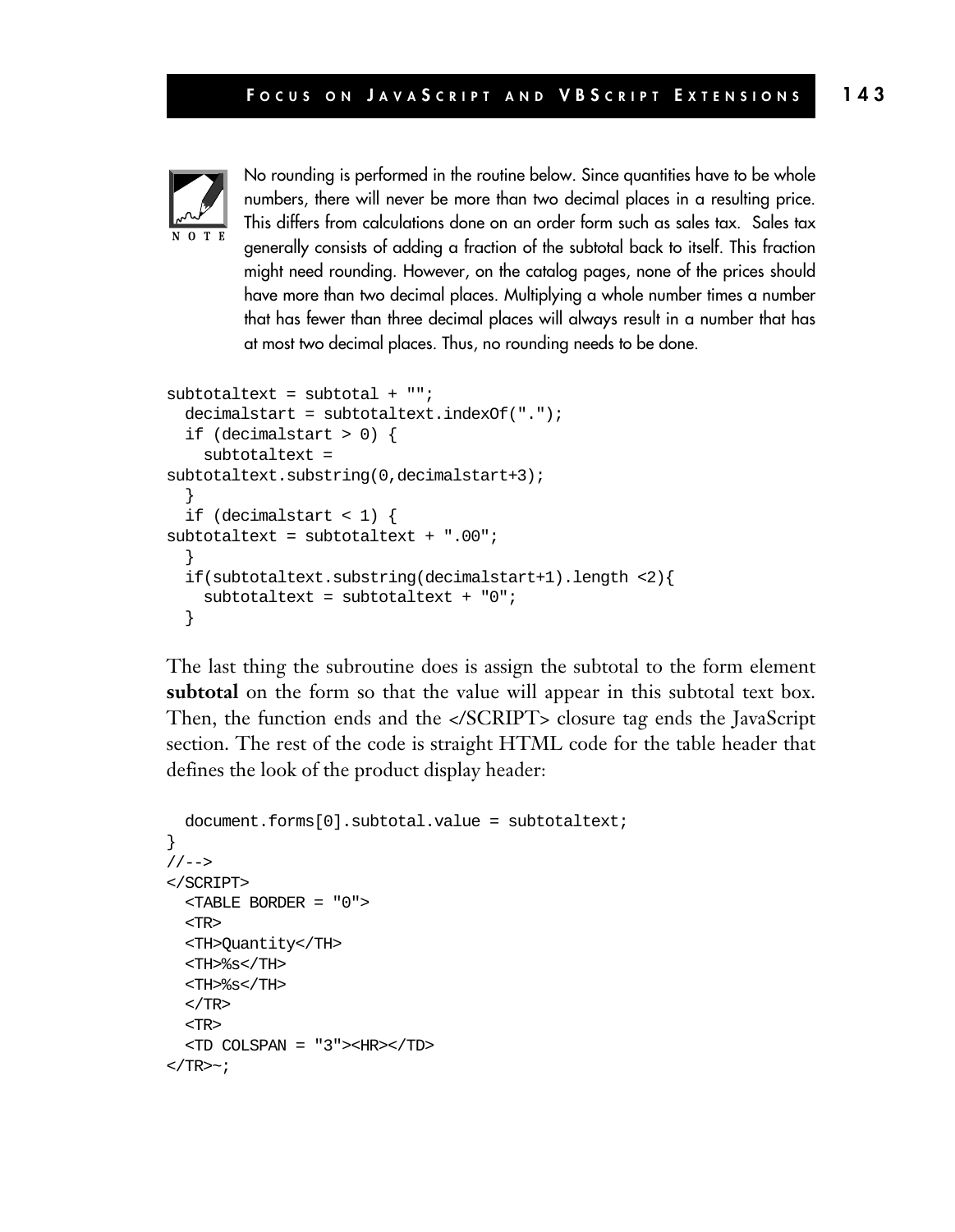Finally, the **\$sc\_product\_display\_footer** actually defines the end of the product display table and the form tags that are relevant to the JavaScript function defined above. The calculated subtotal is an <INPUT> tag of type text with the name of **subtotal**. The button that calculates the subtotals is an <INPUT> tag of type button with the name of calculate.

The magic of this button lies in the definition of the **OnClick** event. Here, **OnClick** is defined as calling the **calculateSubtotal**() function which is the function name that was defined above in the **\$sc\_product\_display\_header** code:

```
$sc_product_display_footer = qq!
  </TABLE>
 Calculated Subtotal For This Page:
 <INPUT TYPE=TEXT NAME=subtotal VALUE="">
  <INPUT TYPE=BUTTON NAME=calculate VALUE="Calculate"
  OnClick="calculateSubtotal()">
  !;
```


**qq!** is used to change the default double-quote string delimited to an exclamation point (**!**).

## **VBScript Changes to the Setup File**

Just as with the JavaScript version of the store, the core of the VBScript changes are in the **\$sc\_product\_display\_header** setup variable. This contains the **calculateSubtotal** VBScript subroutine definition. The product display header is not double-quote delimited. Instead, **qq~** is used below to change the quote-delimiter to the tilde (~) symbol. The first line of the script is:

```
<SCRIPT LANGUAGE="VBScript">
```
This tag lets the browser know to start interpreting the rest of what it reads as JavaScript until it reaches the script closure tag (</SCRIPT>). Note that the "<!—" comment tag is used just as before so that if a browser that cannot interpret VBScript tags encounters the code, then this code will look as if it is just an HTML comment to that browser: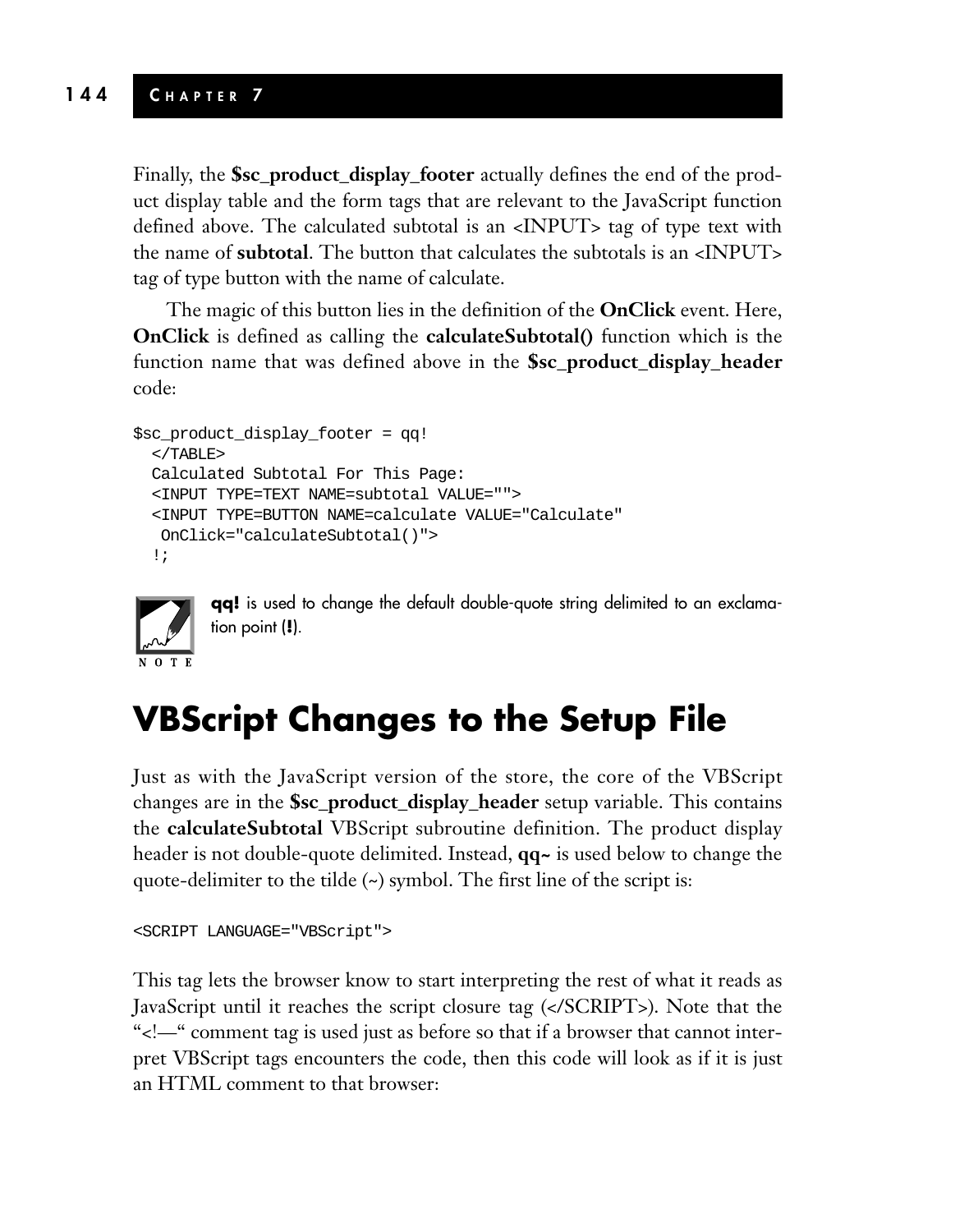```
$sc product display header = qq~
<SCRIPT LANGUAGE="VBScript">
<! --
```
The **calculateSubtotal** function is defined as a Visual Basic subroutine and the variables **subtotal**, **price**, and **quantity** are initialized to **0**:

```
sub calculateSubtotal()
 subtotal = 0price = 0
 quantity = 0
```
The main contents of the subroutine checks through all the <INPUT> tags on the form to see if any of the quantity related text fields have been filled in. If they have, then the routine multiplies the price of the item with the value (quantity) that the user has typed in. In addition, the option related <INPUT> tags are parsed to see if the user has selected any options which affect the price. In VBScript, the <INPUT>, <SELECT>, and other elements of a form comprise an array of elements inside of the form object. Specifically, the script checks through all the elements in the first form (form(0)) of the current HTML document. Recall that this is basically the same logic that we used in the JavaScript version of the code:

```
for i = 0 to (document.forms(0).elements.length - 1)
```
If the form element starts with **item-** and the value is greater than 0, then the routine knows that it has a quantity <INPUT> tag that has had a quantity entered by a user. Since the **item-** is followed by a pipe-delimited list of information about the item, this information gets parsed in order to get the price of the item so that it can be mulitiplied later by the quantity to get the subtotal for the line item. Of course, even if we get the price, the routine still needs to check whether any options have been selected that would affect the final price of the item.



In order for this routine to work, the price must be the third element in the **item**definition. This order of items in the item definition is defined by the setup file variable **@sc\_db\_index\_for\_defining\_item\_id**. In addition, the **itemid** must be the first element of the item definition. This **itemid** will be used further below to figure out the option costs.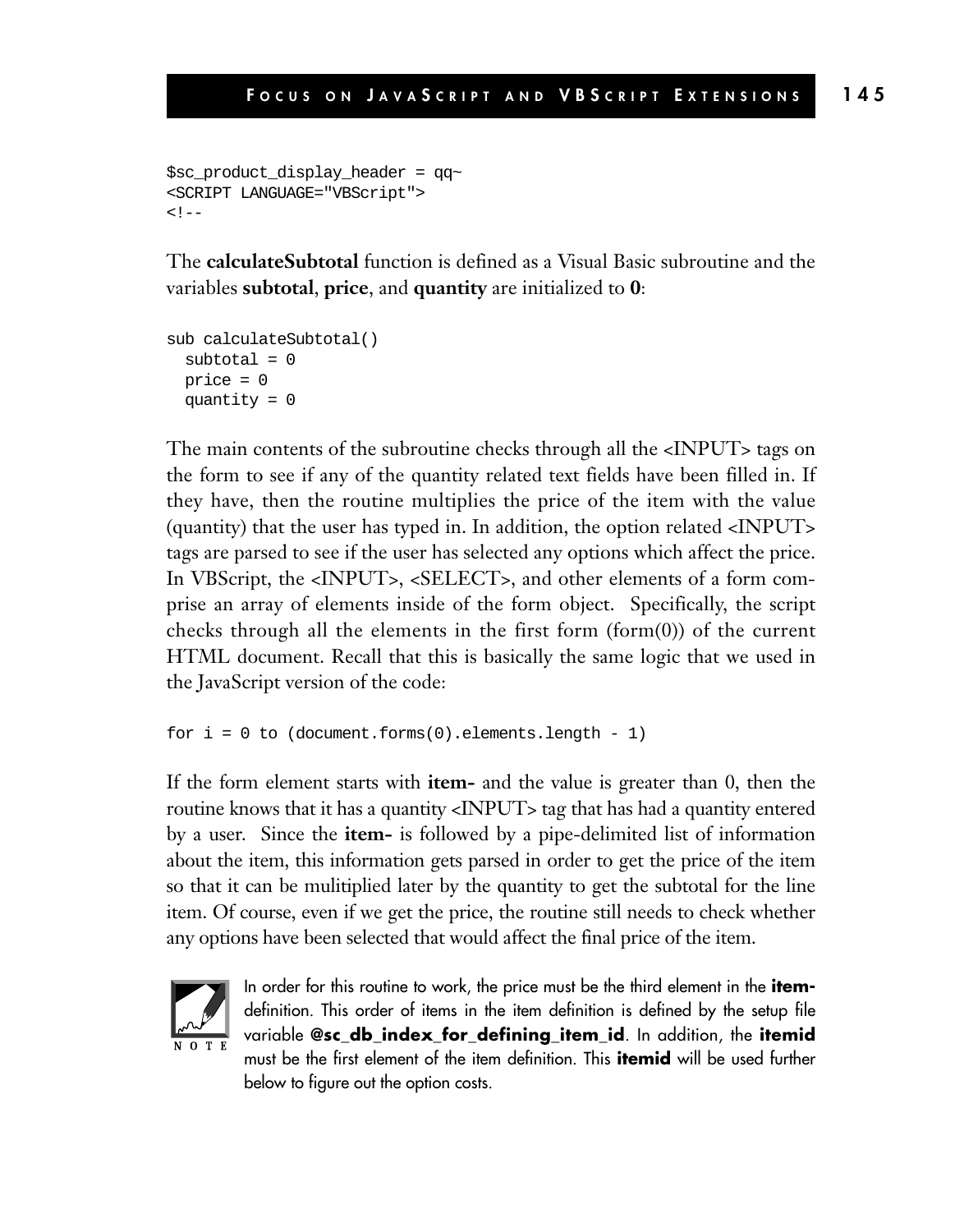```
if (left(document.forms(0).elements(i).name,5)) ="item-") then
      itemvalue = document.forms(0).elements(i).value
      itemvalueint = 0
      if (IsNumeric(itemvalue)) then
        itemvalueint = cint(itemvalue)
      end if
      if (itemvalueint > 0) then
        quantity = itemvalueint
        itemname = document.forms(0).elements(i).name
        itemid =
mid(itemname, 6, Instr(itemname, "|") - 6)
        itemname =
mid(itemname,Instr(itemname,"|") + 1)
        itemname =
mid(itemname, Instr(itemname, "|") + 1)
        price =
cDbl(left(itemname,Instr(itemname,"|") - 1))
```


VBScript has different subroutines to parse strings that differ from those in JavaScript. The VBScript language corresponds to Visual Basic. For example, to get the index for the location of a string within another string, VBScript uses the **instr** subroutine. To return a substring that starts at the left-hand side of a string and then continues to a specified length, the **left** subroutine is used. The **mid** subroutine is used to get the middle of a string. Finally, because VBScript variables are less forgiving than JavaScript if the data type changes, we use conversion functions to convert strings to floats and integers such as the **cint** and **cDbl** subroutines.

Now that the script has an item, it parses through all the elements of the form in order to look for option tags related to that item. If a tag whose name begins with **option** is found, then the **optionid** is stripped out of the definition and compared with the **itemid**:

```
for j = 0 to
(document.forms(0).elements.length - 1)
          optionname =
document.forms(0).elements(j).name
          if (left(optionname,6) = "option") then
          optionid =
mid(optionname, Instr(optionname,"|") + 1)
optionid =
```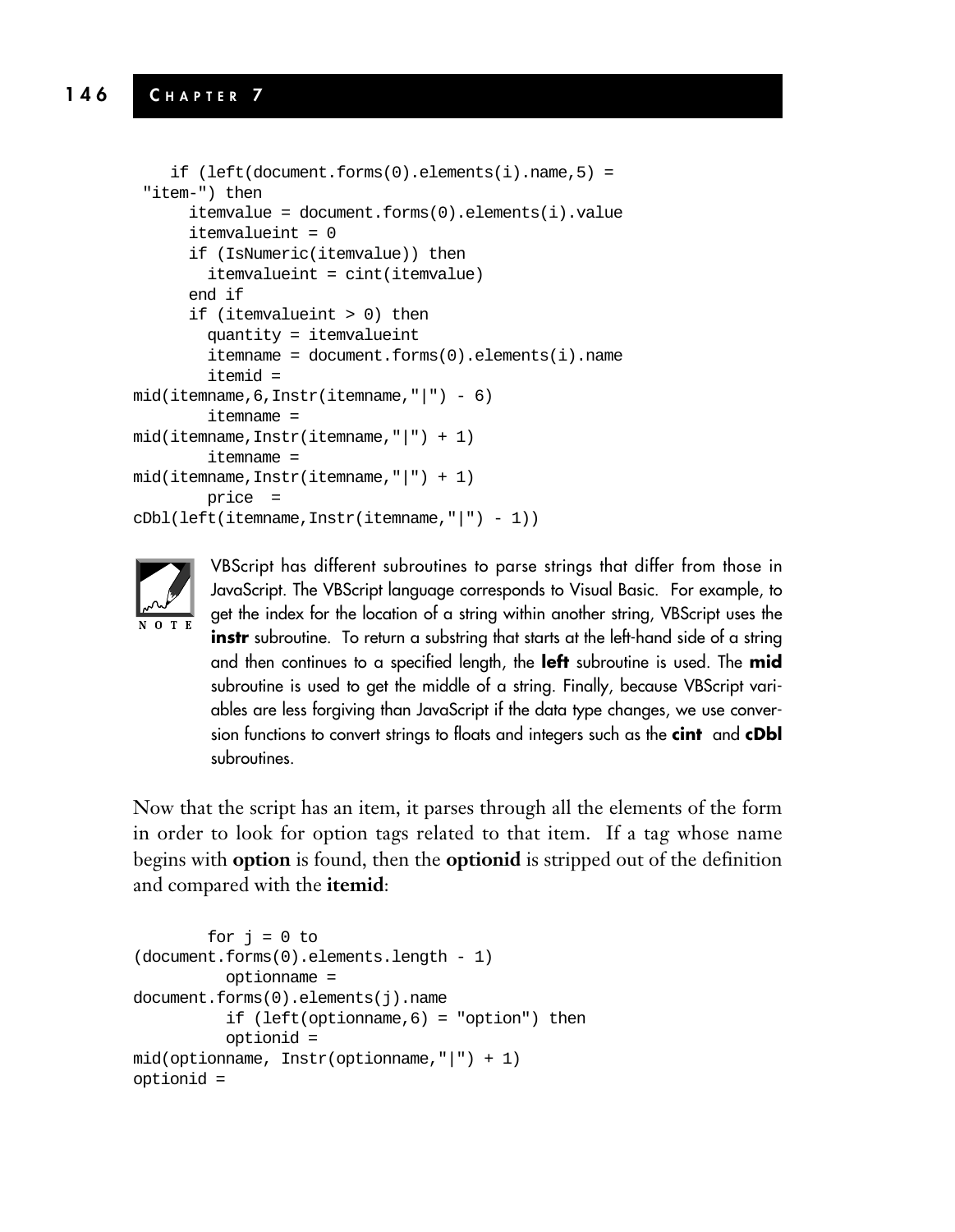```
mid(optionid, Instr(optionid,"|") + 1)
```
If they match, then the routine knows that it has found an option for the current item being examined:

if (itemid = optionid) then

**On Error Resume Next** is a function call in VBScript that is placed here so that if an error is encountered, the script will not stop. The routine will simply keep going on to the next command. This was done so that if the value of an option-related tag was tested for which there was no value, the script would not halt. Instead, if the value is not there, then the script knows that the tag is a <SELECT> tag rather than an <INPUT> tag of type *radio button* or *checkbox*:

On Error Resume Next

If the value of the option tag is NULL, then the routine knows that the column has to be the result of a <SELECT> tag where it really needs to know the index of what was selected. The above **On Error Resume Next** statement protects the script from crashing with an error if the value is NULL. Normally, NULL values inside of objects in VBScript are treated as run-time errors. If the value of the option is not null, and it has been checked, then the option price is parsed out of the option value. If the value of the option is null, then the script looks for the selected index value in order to parse the price out of the one selected option:

```
optionprice = 0
              if IsNull(document.forms(0).elements(j).value)) then
                index =
document.forms(0).elements(j).
selectedIndex
                optionvalue =
document.forms(0).elements(j).
options(index).value
                optionprice =
cDbl(mid(optionvalue,Instr(
optionvalue,"|")+ 1))
              else
                if (document.forms(0).elements(i).checked = 1) then
```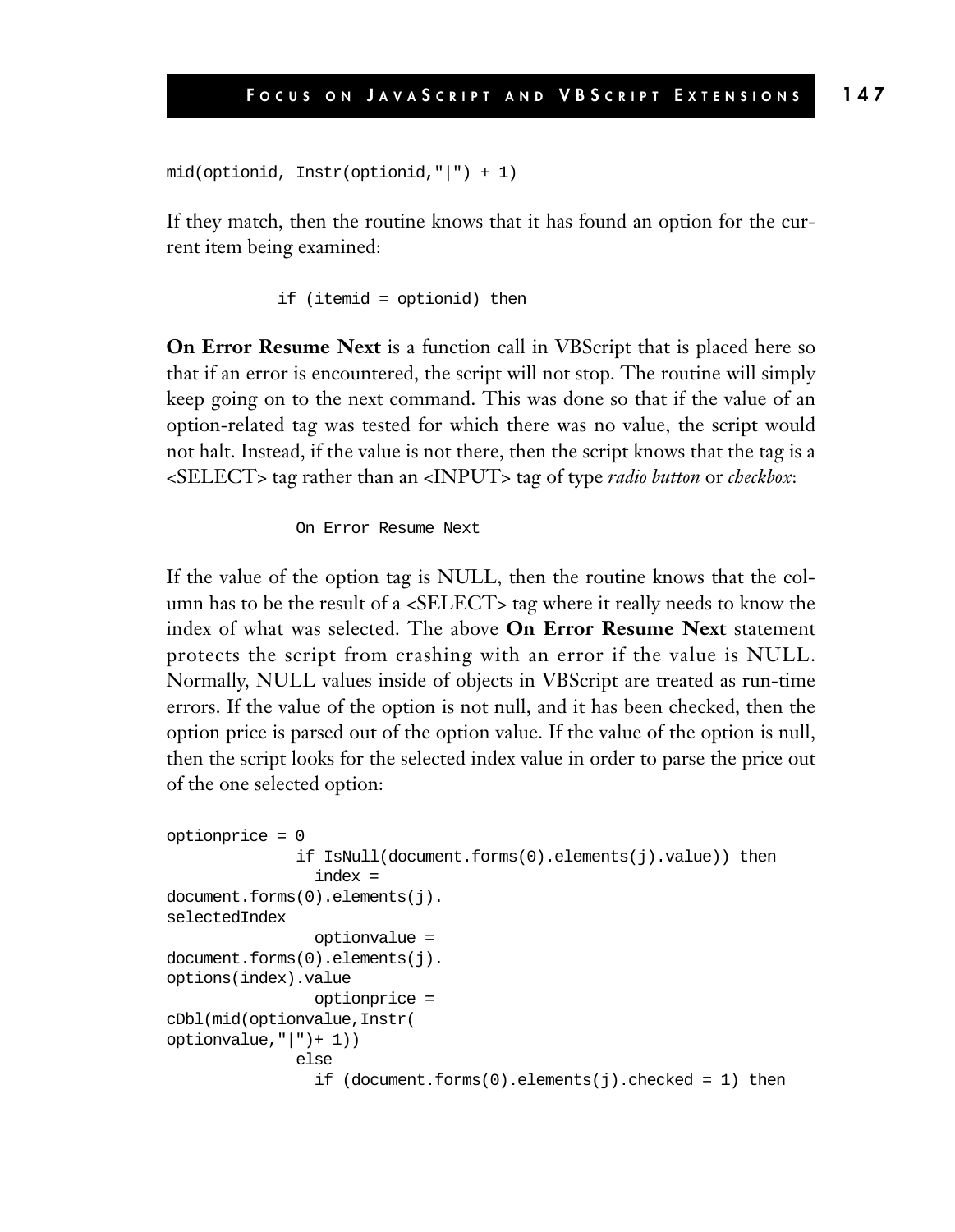```
optionvalue =
document.forms(0).elements(j).value
                  optionprice =
cDbl(mid(optionvalue,Instr(
optionvalue,"|") + 1))
                end if
              end if
```
Since the routine has the new **optionprice**, the **optionprice** is added to the price. The FOR loop is executed again to see if there are any other options that need to be figured into the price. Since the routine has been maintaining the types of the variables (numeric stays numeric, strings stay strings), the addition of **price** to **optionprice** is fairly trivial. This contrasts with the JavaScript version where the prices are added as numbers, but later are dealt with as strings for reformatting purposes. Typically, VBScript is less forgiving of mixing datatypes than JavaScript, so the routine keeps careful track of what type each variable is from the start:

```
price = price + optionprice
  end if 'itemid = optionid
end if
```
next

The subtotal is then calculated by adding the result of multiplying the final price with options by the quantity to the existing subtotal.

```
subtotal = subtotal + quantity * price
    end if
  end if
next
```
Now that the routine has calculated the subtotal, it needs to be converted to a string. This is done so that it can be reformatted to display as money. This means that we need to take a straight number and make sure it has exactly two decimal to represent the cents in the display of the money. The code below takes care of this reformatting:

```
subtotaltext = cstr(subtotal) + "decimalstart = Instr(subtotaltext,".")
```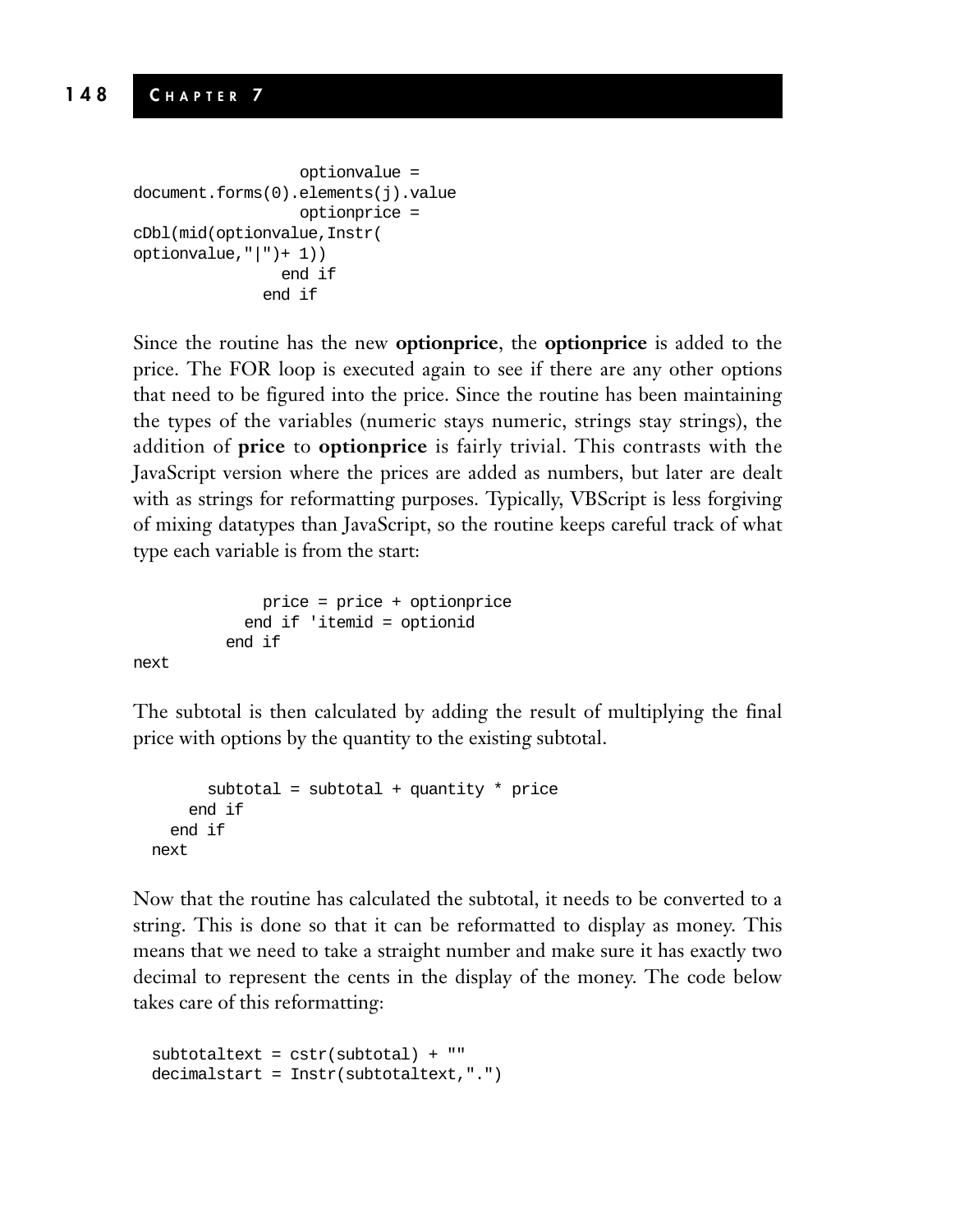```
if (decimalstart > 0) then
  subtotaltext = left(subtotaltext,decimalstart+3)
end if
if (decimalstart < 1) then
  subtotaltext = subtotaltext + ".00"
end if
if (len(mid(subtotaltext,decimalstart+1)) < 2) then
  subtotaltext = subtotaltext + "0"
end if
```
The last thing that the subroutine does is to assign the subtotal to the form element **subtotal** on the form. This form element is actually an <INPUT> tag of type text. Then, the function ends and the </SCRIPT> tag closes the VBScript section. The rest of the code is straight HTML code for the table header that defines the look of the product display header:

```
document.forms(0).subtotal.value = subtotaltext
end sub
' - - ></SCRIPT>
  <TABLE BORDER = "0">
  <TR>
  <TH>Quantity</TH>
  <TH>%s</TH>
  <TH>%s</TH>
  </TR><TR>
  <TD COLSPAN = "3"><HR></TD>
  </TR>\sim;
```
Finally, the **\$sc\_product\_display\_footer** defines the end of the product display table and the form tags that are relevant to the VBScript subroutine defined above. The calculated subtotal and button to calculate the subtotal are both <INPUT> tags of type *text* and *button,* respectively. The magic of the calculate button lies in the definition of the **OnClick** event. Here, **OnClick** is defined as calling the **calculateSubtotal** routine that we defined earlier. There is an added tag to let any browser know to call the routine within the context of VBScript instead of JavaScript:

```
$sc_product_display_footer = qq!
  </TABLE>
```